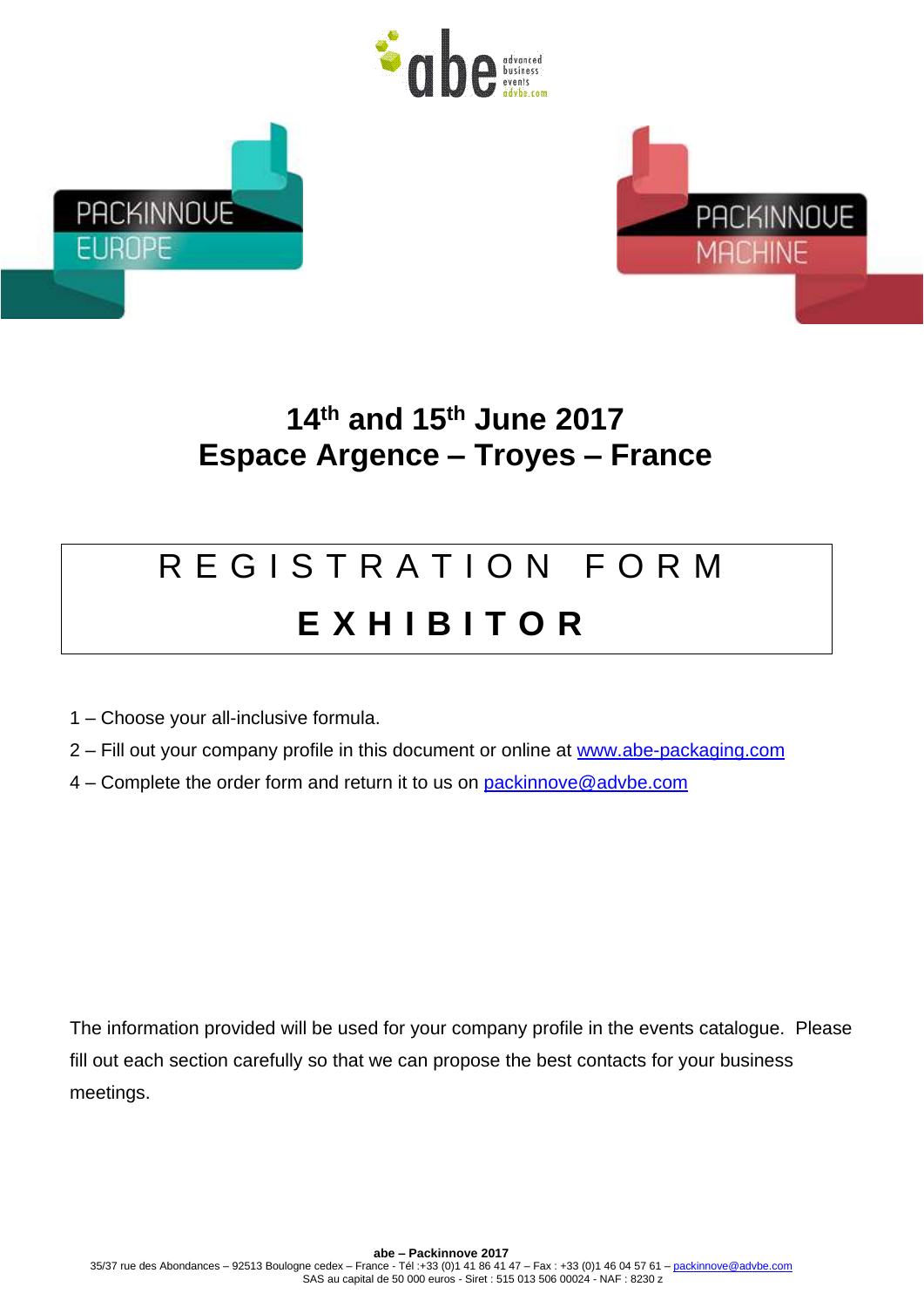## Company details

| If your company is part of a group, please indicate:                                                            |                |  |  |                                               |  |  |
|-----------------------------------------------------------------------------------------------------------------|----------------|--|--|-----------------------------------------------|--|--|
|                                                                                                                 |                |  |  |                                               |  |  |
|                                                                                                                 |                |  |  |                                               |  |  |
|                                                                                                                 |                |  |  |                                               |  |  |
| ■ Tel : ………………………………………■ Fax : ……………………………………………… ■ Web Site : ………………………………………………………                            |                |  |  |                                               |  |  |
|                                                                                                                 |                |  |  |                                               |  |  |
| ■ Turnover (in millions of euros) $\Box$ 0.10 to 1 $\Box$ 1 to 10 $\Box$ 10 to 50 $\Box$ 50 to 100 $\Box$ > 100 |                |  |  |                                               |  |  |
| $\blacksquare$ Size of workforce                                                                                | $\Box$ 1 to 10 |  |  | $\Box$ 10 to 50 $\Box$ 50 to 100 $\Box$ > 100 |  |  |
|                                                                                                                 |                |  |  |                                               |  |  |
|                                                                                                                 |                |  |  |                                               |  |  |
|                                                                                                                 |                |  |  |                                               |  |  |
|                                                                                                                 |                |  |  |                                               |  |  |

## Packinnove Participants

| <b>PRINCIPAL CONTACT, If not participant 1:</b> |  |
|-------------------------------------------------|--|
|                                                 |  |
|                                                 |  |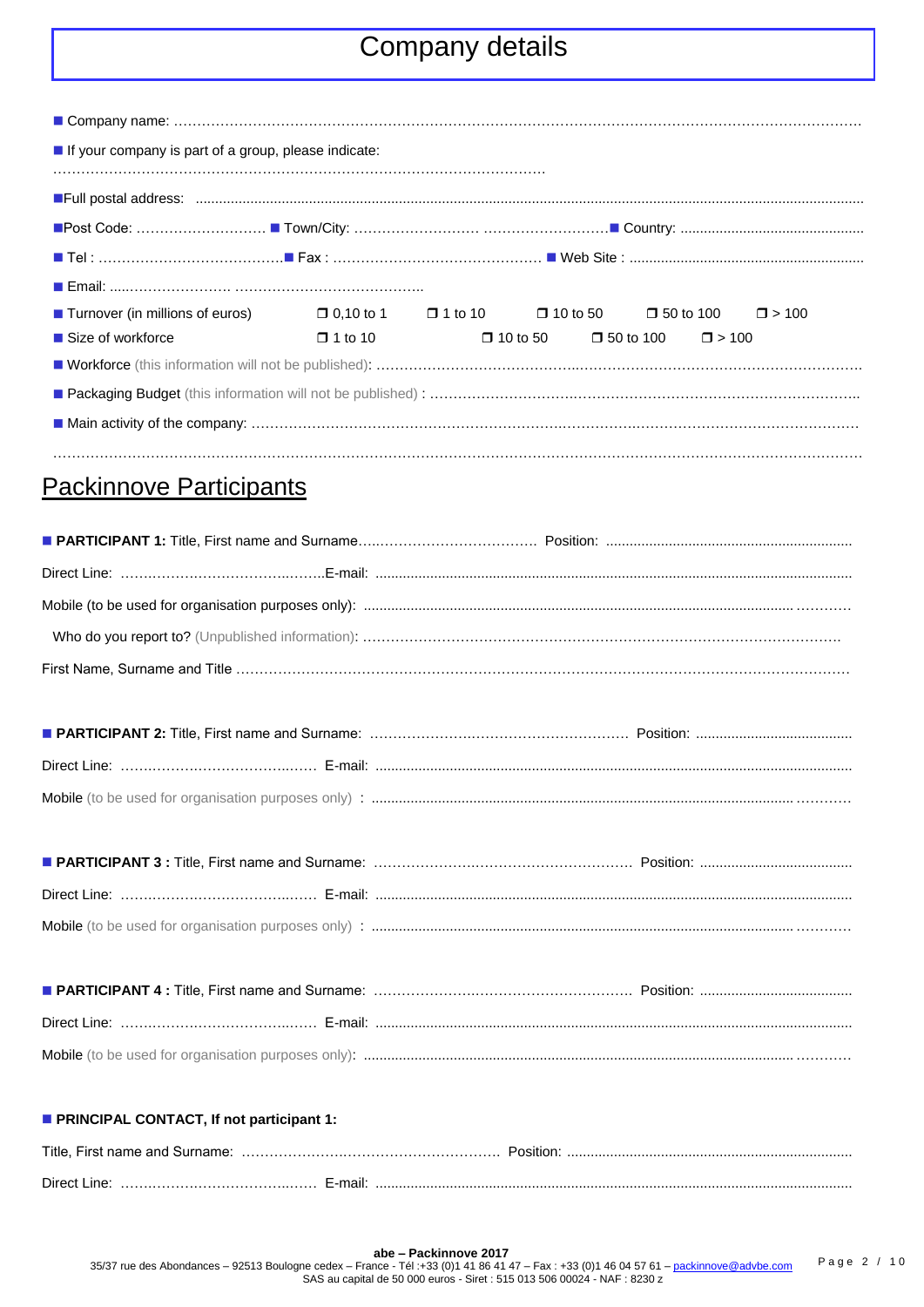## Company Profile for the event catalogue PACKINNOVE 2017

#### DESCRIBE YOUR PRODUCTS AND/OR PROPOSED SERVICES

................................................................................................................................................................................................................................... ................................................................................................................................................................................................................................... ...................................................................................................................................................................................................................................

…………………………………………………………………………………………………………………………………………………….

#### ................................................................................................................................................................................................................................... ...................................................................................................................................................................................................................................

...................................................................................................................................................................................................................................

SPECIALIZED TECHNICAL CAPABILITIES AND DISTINGUISHING ATTRIBUTES

#### NEW PRODUCTS AND NEW TECHNOLOGIES

…………….. ...............................................................................................................................................................................................................

……………………………………………………………………………………………………………………………………………………………………….

Is this an improved version of an existing technology or product? ……………………………………………………………………

Is it an innovation? .......................................................................................................................................................

*If you have recently developed a new product or a new technology, please consider subscribing to the Innovation Forum*

#### YOUR AREA OF ACTIVITY

| Food Industry                                                                                                                       |                                                                                                                         | <b>Luxury</b>                                                                                              |                                                                                                             |
|-------------------------------------------------------------------------------------------------------------------------------------|-------------------------------------------------------------------------------------------------------------------------|------------------------------------------------------------------------------------------------------------|-------------------------------------------------------------------------------------------------------------|
| □ Animal Food<br>□ Biscuits, Confectionary, Pastry<br>Meat & Poultry<br>□ Oil & Fat<br>$\Box$ Fruits & Vegetables<br>Dairy Products | Ready-made food<br>□<br>Seafood & canned products<br>□<br>Restoration<br>□<br>Sauces and condiments<br>□<br>□<br>Other: | □<br>Beauty<br>$\Box$<br>Cosmetic<br>$\Box$<br>Watch-making<br>$\Box$<br>Jewellery<br>$\Box$<br>Perfume    | Clothing<br>$\Box$<br><b>Luxury Products</b><br>Tobacco<br>$\Box$<br>Wines and Spirits<br>□<br>Others:<br>□ |
| <b>Beverages and Alcohol</b>                                                                                                        |                                                                                                                         | ■ Manufactured Products                                                                                    |                                                                                                             |
| $\Box$ Water<br>Fruit juices<br>Sodas<br>□                                                                                          | $\Box$ Spirits<br>$\Box$ Wines<br>$\Box$ Other:                                                                         | $\Box$<br>Accessories (fashion,<br>sport)<br>Furniture<br>□<br>$\Box$<br>Art and crafts<br>$\Box$<br>Gifts | Household appliances<br>⊔<br>Gardening<br>Children's Games<br>DIY & Tools<br>□<br>Others:<br>□              |
| Retail                                                                                                                              |                                                                                                                         | $H$ Health                                                                                                 |                                                                                                             |
| □ Perishable Products<br>□ High-tech Products                                                                                       | Textiles / Clothing<br>□<br>□<br>Other:                                                                                 | Cosmetic<br>□<br>$\Box$<br>Hygiene<br>$\Box$<br>Laboratories                                               | Pharmacy / parapharmacy<br>Other:<br>$\Box$                                                                 |
| Industry                                                                                                                            |                                                                                                                         | <b>B</b> Services                                                                                          |                                                                                                             |
| $\Box$ Automobile<br>$\Box$ Aeronautic<br>$\Box$ Chemical Industry<br>$\Box$ Clothing, textile<br>$\Box$ Electronics, electrical    | Industrial equipment<br>□<br>Phytosanitary products<br>□<br>Telecommunications<br>□<br>Other:<br>□                      | E-commerce - Type of product:<br>$\Box$<br>$\Box$ Marketing and publicity                                  | Mail Order<br>$\Box$ In-store advertising<br>$\Box$ Other:                                                  |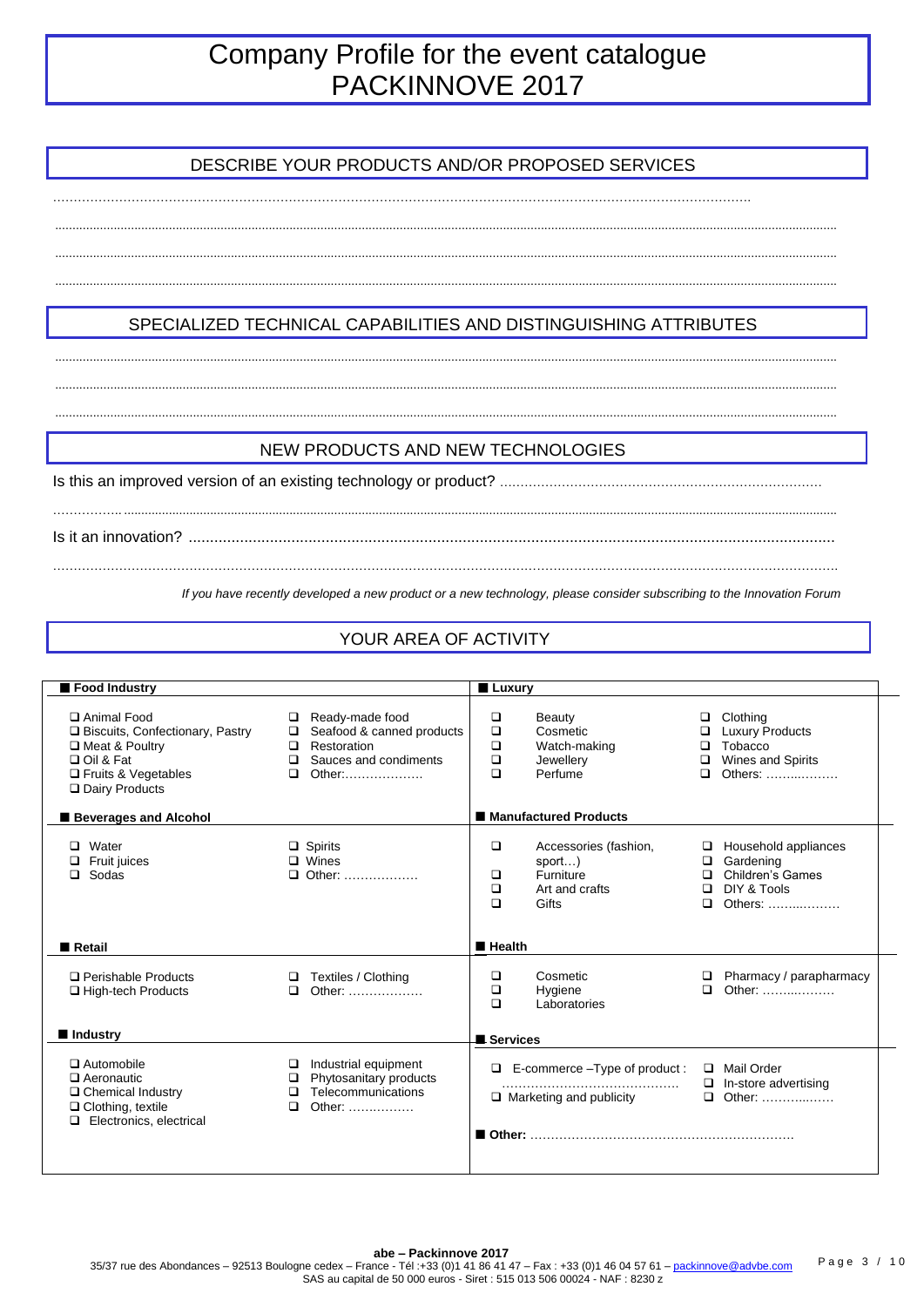| 2017 Focus: Connected packaging |  |
|---------------------------------|--|
|                                 |  |
|                                 |  |
|                                 |  |
|                                 |  |
|                                 |  |

| <b>Accessories</b> | <b>Standard Product</b> | <b>Specific Development</b> | Innovation |
|--------------------|-------------------------|-----------------------------|------------|
| Caps               |                         |                             |            |
| Aerosol components |                         |                             |            |
| Closing components |                         |                             |            |
| Lids               |                         |                             |            |
| Links              |                         |                             |            |
| Pre-cut foils      |                         |                             |            |
| Pumps              |                         |                             |            |
| Other:             |                         |                             |            |

| <b>Packaging &amp; Containers</b> | <b>Standard Product</b>     | <b>Specific Development</b> | Innovation |
|-----------------------------------|-----------------------------|-----------------------------|------------|
| Bags in box                       |                             |                             |            |
| Boxes, small trays                |                             |                             |            |
| <b>Blisters</b>                   |                             |                             |            |
| Cans, pots                        |                             |                             |            |
| Packing cases, creates, pallets   | $\overline{\phantom{a}}$    |                             |            |
| Cans, pots                        | $\sim$                      |                             |            |
| <b>Custom Packaging</b>           | $\sim$                      |                             |            |
| Consumables                       |                             |                             |            |
| Non reusable packaging            |                             |                             |            |
| Industrial packaging              | $\sim$                      |                             |            |
| Cases                             | $\overline{\phantom{a}}$    |                             |            |
| Films                             | $\sim$                      |                             |            |
| Bottles, Flasks, Cartons          | $\mathcal{L}_{\mathcal{A}}$ |                             |            |
| <b>Barrel</b>                     | $\overline{\phantom{a}}$    |                             |            |
| Raw materials                     |                             |                             |            |
| Bags                              | $\sim$                      |                             |            |
| <b>Tubes</b>                      |                             |                             |            |
| Other:                            |                             |                             |            |

| <b>Logistics</b>                   | <b>Standard Product</b> | <b>Specific Development</b> | Innovation |
|------------------------------------|-------------------------|-----------------------------|------------|
| Wedging                            |                         |                             |            |
| Co-packing                         |                         |                             |            |
| Shipments and protective packaging |                         |                             |            |
| <b>Transport materials</b>         |                         |                             |            |
| <b>Pallets</b>                     |                         |                             |            |
| Storage, Handling                  |                         |                             |            |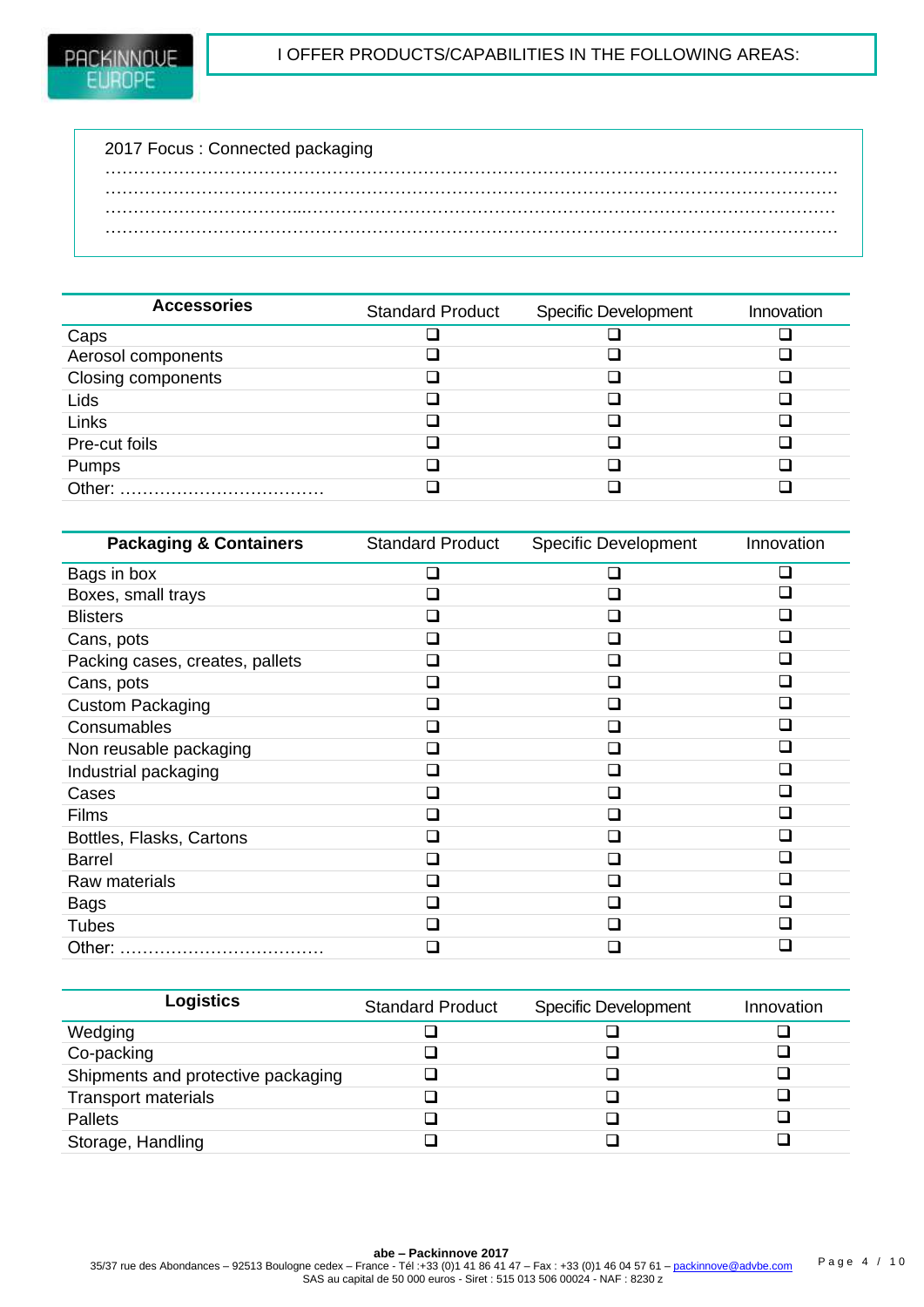| <b>Services</b>                       | <b>Standard Product</b> | <b>Specific Development</b> | Innovation |
|---------------------------------------|-------------------------|-----------------------------|------------|
| Consulting                            |                         |                             |            |
| Ecodesign                             |                         |                             |            |
| Sustainable development               |                         |                             |            |
| Tests & measurements, control         |                         |                             |            |
| Training                              |                         |                             |            |
| Machinery maintenance                 |                         |                             |            |
| Rapid prototyping                     |                         |                             |            |
| Reprocessing & recycling of packaging |                         |                             |            |
| regulation                            |                         |                             |            |
| Waste treatment                       |                         |                             |            |
| Other:                                |                         |                             |            |
|                                       |                         |                             |            |

| <b>Security and Tracking</b>        | <b>Standard Product</b> | <b>Specific Development</b> | Innovation |
|-------------------------------------|-------------------------|-----------------------------|------------|
| Codina                              |                         |                             |            |
| Decontamination, desinfection       |                         |                             |            |
| Intelligent packaging               |                         |                             |            |
| Security ink and security paper     |                         |                             |            |
| Test, measurement, control          |                         |                             |            |
| Labelling                           |                         |                             |            |
| Product indentification, management |                         |                             |            |
| <b>Counterfeit Fighting</b>         |                         |                             |            |
|                                     |                         |                             |            |
|                                     |                         |                             |            |
| Other:                              |                         |                             |            |

| <b>Graphic Process</b> | <b>Standard Product</b> | <b>Specific Development</b> | Innovation |
|------------------------|-------------------------|-----------------------------|------------|
| Colour management      |                         |                             |            |
| Graphic chain          |                         |                             |            |
| Photoengraving         |                         |                             |            |
| Printing               |                         |                             |            |
| Other:                 |                         |                             |            |

| <b>Marketing</b>       | <b>Standard Product</b> | <b>Specific Development</b> | Innovation |
|------------------------|-------------------------|-----------------------------|------------|
| Consulting             |                         |                             |            |
| Design                 |                         |                             |            |
| Labels                 |                         |                             |            |
| Printing, Decoration   |                         |                             |            |
| <b>Sleeves</b>         |                         |                             |            |
| In-store advertisement |                         |                             |            |
|                        |                         |                             |            |
|                        |                         |                             |            |
| Others:                |                         |                             |            |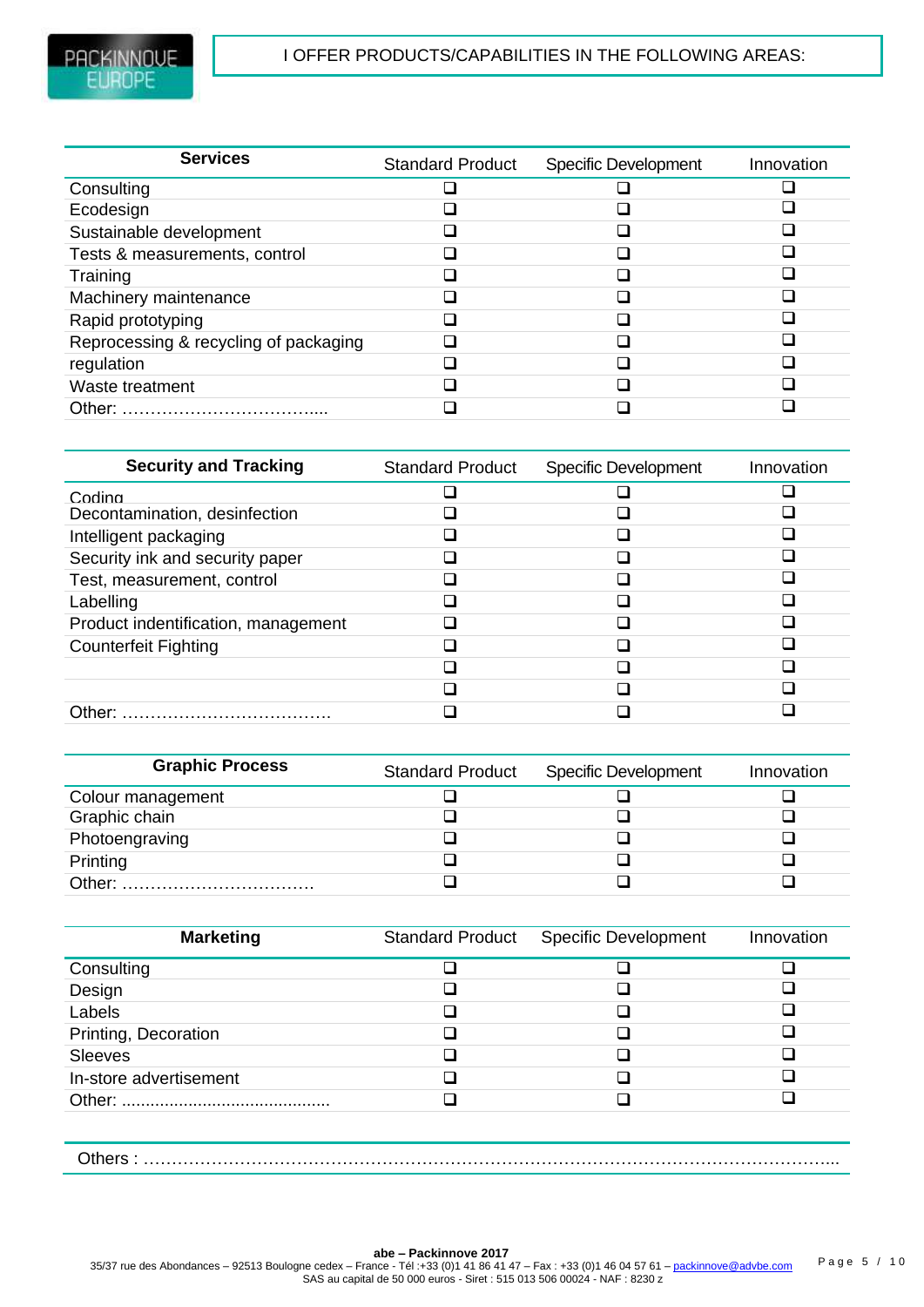| Package forming machine                                              |                                                    |
|----------------------------------------------------------------------|----------------------------------------------------|
| $\Box$ Extrusion - blowmouling                                       | $\Box$ Forming machine                             |
| $\Box$ Injection - blowmoulding                                      | $\Box$ Folding machine                             |
| $\Box$ Thermoforming machine                                         | □ Other:                                           |
| Product and content preparation machine                              |                                                    |
| $\Box$ Portioning                                                    | $\Box$ Steam curing                                |
| $\Box$ Weighing                                                      | $\Box$ Package washing or rinsing                  |
| $\Box$ Slicing                                                       | □ Other:                                           |
| <b>Primary packaging machine</b>                                     |                                                    |
| $\Box$ Bottling                                                      | $\Box$ End sealing                                 |
| $\Box$ Baggaging                                                     | $\Box$ Filling                                     |
| $\Box$ Flow packing                                                  | $\Box$ L welding<br>$\Box$ Thermoforrming          |
| $\Box$ MacBlister packing                                            | □ Other:                                           |
|                                                                      |                                                    |
| Package closing machines                                             |                                                    |
| $\Box$ Capping / screwing<br>$\Box$ Clipping                         | $\Box$ End sealing<br>$\Box$ Sealing               |
| $\Box$ Sleeving                                                      | □ Other:                                           |
| Secondary packaging machine                                          |                                                    |
| $\Box$ Casing                                                        | $\Box$ Film packing                                |
| $\Box$ Cartoning                                                     | $\square$ Wrapping machine                         |
| $\Box$ Bundling                                                      | $\Box$ Grouping / multipack machine                |
| $\Box$ Sleeving                                                      | □ Other:                                           |
|                                                                      |                                                    |
| Product identification, coding and tracking machine                  |                                                    |
| $\Box$ Coding                                                        | $\Box$ Marking                                     |
| $\Box$ Labelling                                                     | □ Other:                                           |
| <b>End-of-line machine</b>                                           |                                                    |
| $\Box$ Strapping machine                                             | $\Box$ Cushioning machine                          |
| $\Box$ Banding machine                                               | $\Box$ Palettiser                                  |
| $\Box$ Hooding                                                       | $\Box$ Flow management system<br>□ Other:          |
|                                                                      |                                                    |
| <b>Quality control machine</b>                                       |                                                    |
| $\Box$ Air – and/or water-tightness control<br>$\Box$ Vision control | $\Box$ Testing, measuring and control machines     |
| $\Box$ Metal detector                                                | $\Box$ Weighing machines<br>$\Box$ X-rays          |
|                                                                      | □ Other:                                           |
| <b>Accessories</b>                                                   |                                                    |
| $\Box$ Accumulator                                                   | $\Box$ Machine-tooling                             |
| $\Box$ Conveying                                                     | $\Box$ Install a handle                            |
| $\Box$ Un-stacking machine                                           | □ Other:                                           |
| <b>Decoration</b>                                                    |                                                    |
| $\Box$ Finishing, final completion                                   | $\Box$ Sleeving                                    |
| $\Box$ Printing                                                      | □ Other :                                          |
| <b>Others</b>                                                        |                                                    |
| $\Box$ Machine components<br>□ Complete lines engineering            | $\square$ Special machines<br>$\square$ Renovation |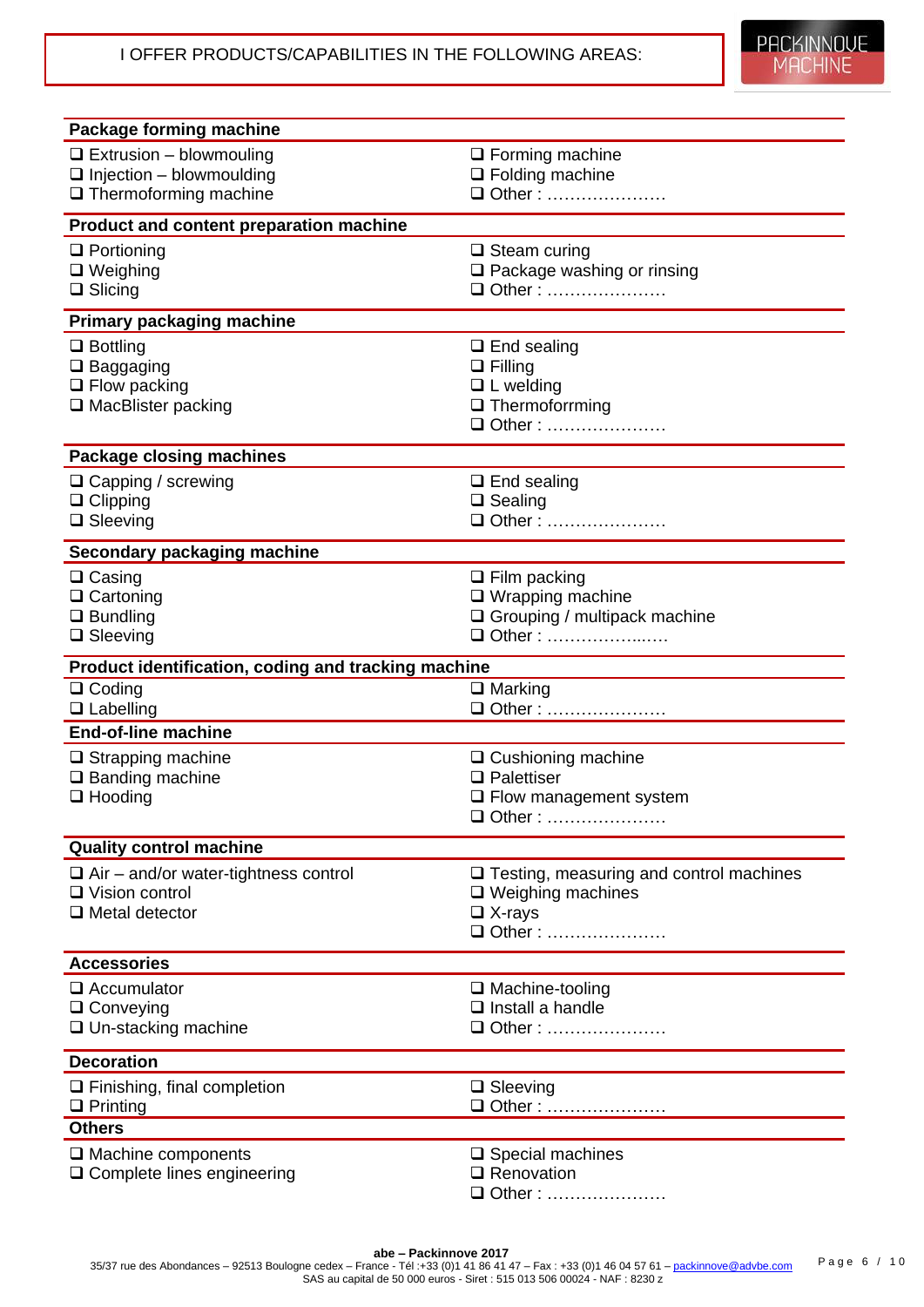#### MATERIALS:

| Type of materials offered: |                                                                          | Characteristics:                             |             |                                                                        |        |                                                        |
|----------------------------|--------------------------------------------------------------------------|----------------------------------------------|-------------|------------------------------------------------------------------------|--------|--------------------------------------------------------|
|                            | Aluminium, steel<br><b>Biomaterials</b><br>Ceramics<br>Complex materials | Monolayer film<br>Multilayer film<br>Metal   | ◻<br>□      | Antimicrobial<br>O <sub>2</sub> barrier<br>Biodegradable<br>Disposable | ▫      | Reusable<br>Rigid<br><b>Sterilisable</b><br>Waterproof |
| ◻<br>◻                     | Corrugated carton<br>Flat carton                                         | Paper<br><b>POS items</b><br><b>Plastics</b> | ◻<br>◻<br>◻ | Flexible<br><b>Isotherm</b>                                            | $\Box$ | Others:                                                |
|                            | Glass                                                                    | Other:                                       | □           | Nanocomposite                                                          |        |                                                        |

# WHAT TYPE OF CONTACTS ARE YOU LOOKING FOR?

**Q** Purchasing Manager

□ Packaging Manager

□ Logistics Manager □ Marketing Director **Q** Production Manager Quality Control Manager **□ R & D Tracking Manager** 

Other : ...............................................................………………………………………........

## **CERTIFICATIONS**

 ................................................................................................................................................................................................... .................................................................................................................................................................................................. ..................................................................................................................................................................................................

## CLIENT REFERENCES

.................................................................................................................................................................................................. ..................................................................................................................................................................................................

..................................................................................................................................................................................................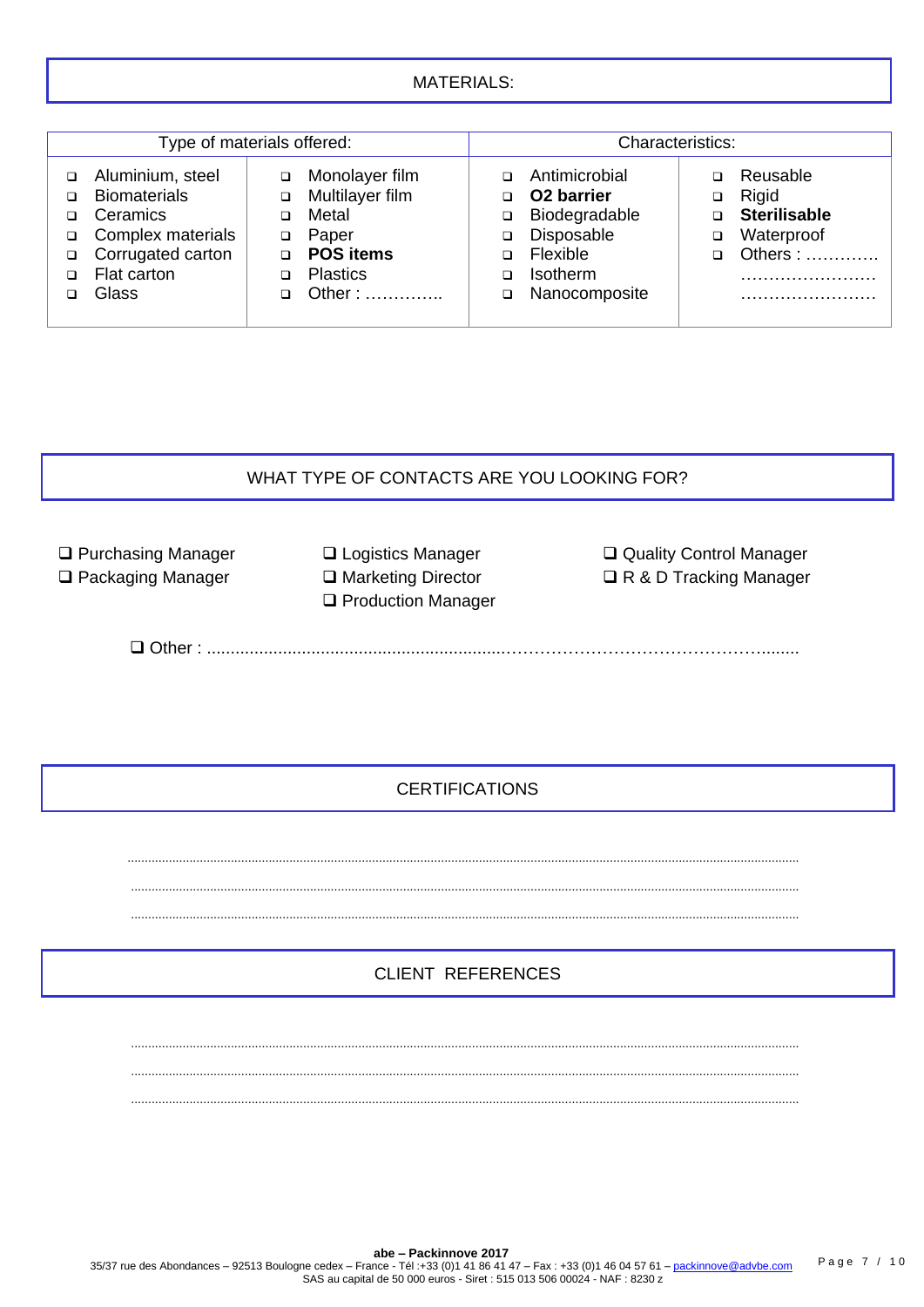Priority stand position of your choosing (depending on registration date and availability)

- Conference slot run a conference on a 'Client's story'
- 50 VIP invitations

#### **abe – Packinnove 2017** 35/37 rue des Abondances – 92513 Boulogne cedex – France - Tél :+33 (0)1 41 86 41 47 – Fax : +33 (0)1 46 04 57 61 – [packinnove@advbe.com](mailto:packinnove@advbe.com) SAS au capital de 50 000 euros - Siret : 515 013 506 00024 - NAF : 8230 z Page 8 / 10

Your stand, clean up and welcome.

Your company profile in the events catalogue which can be accessed through the online member area.

Access to all company profiles through the online catalogue.

Lunches on 14th & 15th June and the cocktail soirée.

## **STANDARD PACKINNOVE PACKAGE – 4 sqm 3900 Euros Excl. VAT**

- Fixed 4 sqm stand, suitable for 1 person
- **Business meeting Schedule**
- Equipment : welcome flag, 2 spotlights, 1 table, 4 chairs, carpet
- 50 VIP invitations

PACKINNNUF

## **PACKINNOVE PLUS PACKAGE – 8 sqm 4900 Euros Excl. VAT**

- Fixed 8 sqm stand, suitable for 1 person
- Business meeting schedule
- Equipment : welcome flag, 2 spotlights, 1 table, 4 chairs, carpet
- 50 VIP invitations

## **PACKINNOVE PREMIUM PACKAGE – 12 sqm 5800 Euros Excl. VAT**

- Fixed 12 sqm stand, suitable for 2 people
- Business meeting schedule
- Equipment : welcome flag, 2 spotlights, 1 table, 4 chairs, carpet, 1 display cabinet
- 50 VIP invitations

## **PACKINNOVE EXCLUSIVE PACKAGE – 16 sqm 7800 Euros Excl. VAT**

- Fixed 16 sqm stand, suitable for 2 people
- Business meeting schedule
- Equipment : welcome flag, banner, 3 spotlights, a table, 4 chairs, a suite of armchairs, carpet, 1 display cabinet or 1 extra table

IF YOU ARE A GEPPIA OR SECIMEP MEMBER, YOU GET 10% DISCOUNT

- 
- 
- 



And of course, our organizational team is at your disposal

before, during and after the convention!

**MACHINE** 

Each package includes:

■ VIP Invitations to send to packaging and packaging

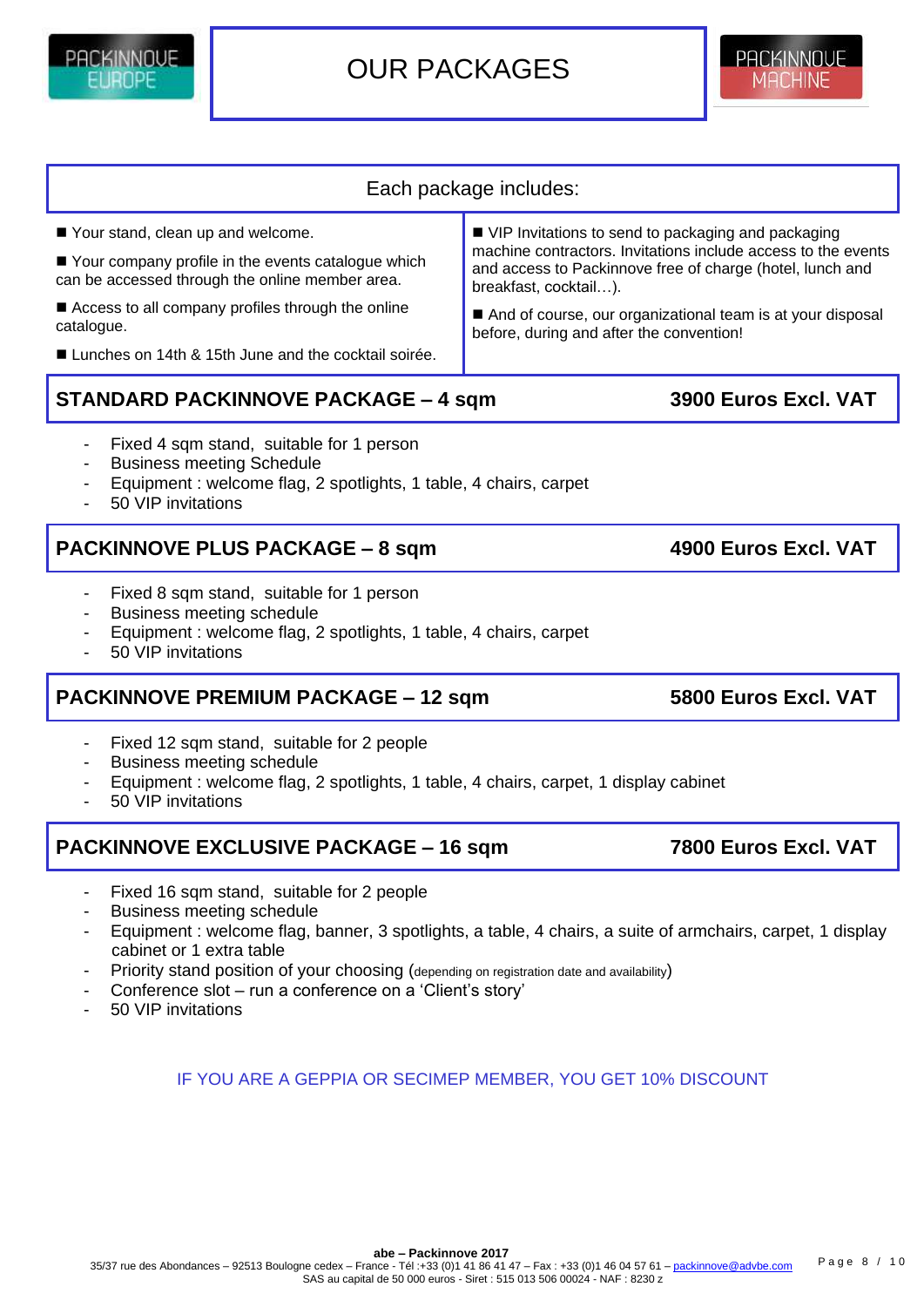## **ADDITIONAL PERSON 500 Euros Excl. VAT**

PACKINNOUE

This option allows you to bring a second person.

Includes: assistance from the organization team to arrange informal meetings as well as the lunches and cocktail soirée. Please note this does not include a second meeting schedule

#### Why bring a second person?

Optimize your presence, meet more contacts, more flexibility with regards to your time management and offer a more informed meeting.

#### **ADDITIONAL MEETING SCHEDULE 1600 Euros Excl. VAT**

This option is only available with the premium and exclusive packages Includes:

1 additional meetings schedule (meetings on your stand)

- 1 piece of extra equipment (1 table  $+$  4 chairs)
- Complimentary second person access (lunches and cocktail soirée included)

## **RUN A CONFERENCE**

Why run a conference ?

- Showcase your business expertise and capabilities to industry professionals
- Visibility before an audience, some of which you may not yet have met
- Share and exchange with the audience during the Q&A session
- A professional yet relaxed atmosphere

Conferences must have an informative focus, they are not for advertisement purposes. abe retains the right to refuse a topic that would not fit into the *program.*

## **ADVERTISING BANNER/INSERT ON THE WEBSITE 200 Euros Excl. VAT**

Insert advertising on [www.abe-packaging.com](http://www.abe-packaging.com/)

## **SPONSORSHIP OPTIONS**

Take a look at last year's sponsorship options and figures: "Goody bags", Lunch/Cocktail sponsorship, Internet/Marketing Sponsorship and much more…

> Contact Christophe Gonzalez Tel : +33(0)1 41 86 41 47 E-Mail : packinnove@advbe.com

## **INNOVATION FORUM FREE**

Get ahead of the competition with the Innovation Forum!

Innovation prize awards, 2 categories

 Technological innovation : new technology launched on the market in 2014/2015 Application innovation : a new application developed from an existing technology

To enter, simply describe your innovation on your company profile on your member space online. Innovations selected by the jury, will be presented during Packinnove (display cabinets will be provided)

The jury and the participants elect the innovations of the year !



|  | 1000 Euros Excl. VAT |  |
|--|----------------------|--|